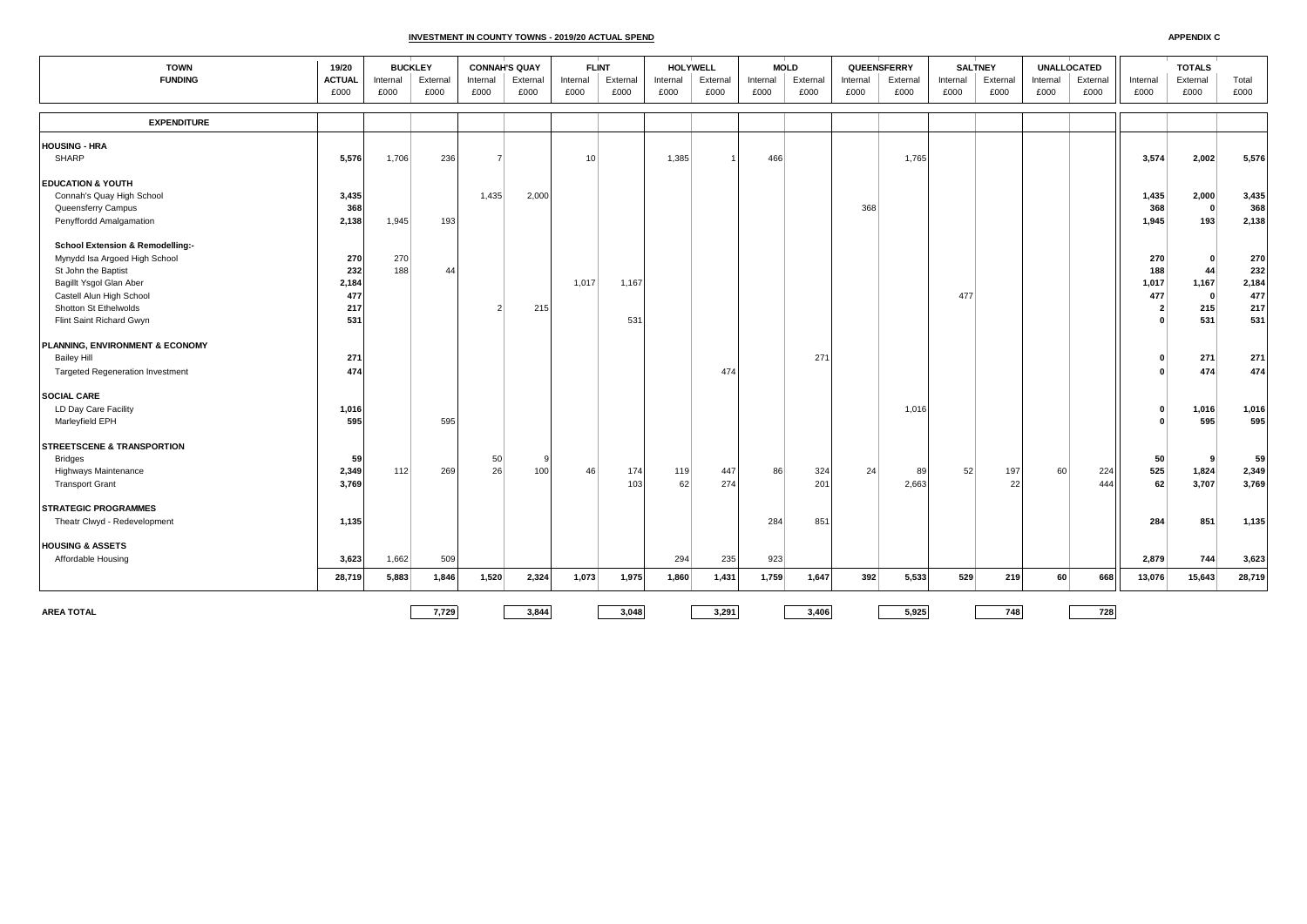**INVESTMENT IN COUNTY TOWNS - 2020/21 REVISED BUDGET**

| <b>TOWN</b><br><b>FUNDING</b>                        |                       | <b>REVISED</b><br><b>BUCKLEY</b> |                  |                  | <b>CONNAH'S QUAY</b> |                  | <b>FLINT</b>     |                  | <b>HOLYWELL</b>  |                  | <b>MOLD</b>      |                  | QUEENSFERRY      | <b>SALTNEY</b>   |                  | <b>UNALLOCATED</b> |                  |                  | <b>TOTALS</b>    |               |
|------------------------------------------------------|-----------------------|----------------------------------|------------------|------------------|----------------------|------------------|------------------|------------------|------------------|------------------|------------------|------------------|------------------|------------------|------------------|--------------------|------------------|------------------|------------------|---------------|
|                                                      | <b>BUDGET</b><br>£000 | Internal<br>£000                 | External<br>£000 | Internal<br>£000 | External<br>£000     | Internal<br>£000 | External<br>£000 | Internal<br>£000 | External<br>£000 | Internal<br>£000 | External<br>£000 | Internal<br>£000 | External<br>£000 | Internal<br>£000 | External<br>£000 | Internal<br>£000   | External<br>£000 | Internal<br>£000 | External<br>£000 | Total<br>£000 |
|                                                      |                       |                                  |                  |                  |                      |                  |                  |                  |                  |                  |                  |                  |                  |                  |                  |                    |                  |                  |                  |               |
| <b>EXPENDITURE</b>                                   |                       |                                  |                  |                  |                      |                  |                  |                  |                  |                  |                  |                  |                  |                  |                  |                    |                  |                  |                  |               |
| <b>HOUSING - HRA</b>                                 |                       |                                  |                  |                  |                      |                  |                  |                  |                  |                  |                  |                  |                  |                  |                  |                    |                  |                  |                  |               |
| <b>SHARP</b>                                         | 5,586                 | 108                              |                  |                  |                      |                  |                  |                  |                  | 86               |                  | 299              |                  |                  |                  | 5,093              |                  | 5,586            |                  | 5,586         |
| <b>EDUCATION &amp; YOUTH</b>                         |                       |                                  |                  |                  |                      |                  |                  |                  |                  |                  |                  |                  |                  |                  |                  |                    |                  |                  |                  |               |
| Penyffordd Amalgamation                              | 72                    | 72                               |                  |                  |                      |                  |                  |                  |                  |                  |                  |                  |                  |                  |                  |                    |                  | 72               | $\Omega$         | 72            |
| Connah's Quay High School                            | 307                   |                                  |                  | 112              | 195                  |                  |                  |                  |                  |                  |                  |                  |                  |                  |                  |                    |                  | 112              | 195              | 307           |
| Queensferry Campus                                   | 4,525                 |                                  |                  |                  |                      |                  |                  |                  |                  |                  |                  | 1,131            | 3,394            |                  |                  |                    |                  | 1,131            | 3,394            | 4,525         |
| <b>School Extension &amp; Remodelling:-</b>          |                       |                                  |                  |                  |                      |                  |                  |                  |                  |                  |                  |                  |                  |                  |                  |                    |                  |                  |                  |               |
| <b>Brynford CP</b>                                   | 500                   |                                  |                  |                  |                      |                  |                  |                  | 500              |                  |                  |                  |                  |                  |                  |                    |                  | O                | 500              | 500           |
| Ysgol Croes Atti, Shotton                            | 1,125                 |                                  |                  | 263              | 862                  |                  |                  |                  |                  |                  |                  |                  |                  |                  |                  |                    |                  | 263              | 862              | 1,125         |
| Castell Alun High School                             | 1,915                 |                                  |                  |                  |                      |                  |                  |                  |                  |                  |                  |                  |                  | 1,915            |                  |                    |                  | 1,915            | $\Omega$         | 1,915         |
| PLANNING, ENVIRONMENT & ECONOMY                      |                       |                                  |                  |                  |                      |                  |                  |                  |                  |                  |                  |                  |                  |                  |                  |                    |                  |                  |                  |               |
| Solar PV Farms                                       | 3,250                 |                                  |                  | 1,625            |                      | 1.625            |                  |                  |                  |                  |                  |                  |                  |                  |                  |                    |                  | 3,250            |                  | 3,250         |
| Transforming Towns - Green Infrastructure            | 242                   |                                  |                  | 242              |                      |                  |                  |                  |                  |                  |                  |                  |                  |                  |                  |                    |                  | 242              |                  | 242           |
| <b>SOCIAL CARE</b>                                   |                       |                                  |                  |                  |                      |                  |                  |                  |                  |                  |                  |                  |                  |                  |                  |                    |                  |                  |                  |               |
| Marleyfield EPH                                      | 8,511                 | 4,731                            | 3,780            |                  |                      |                  |                  |                  |                  |                  |                  |                  |                  |                  |                  |                    |                  | 4,731            | 3,780            | 8,511         |
| <b>STREETSCENE &amp; TRANSPORTION</b>                |                       |                                  |                  |                  |                      |                  |                  |                  |                  |                  |                  |                  |                  |                  |                  |                    |                  |                  |                  |               |
| <b>Highways Maintenance</b>                          | 1,304                 | 52                               |                  |                  |                      |                  |                  | 39               |                  | 57               |                  | 180              |                  |                  |                  | 976                |                  | 1,304            | $\Omega$         | 1,304         |
| <b>Transport Grant</b>                               | 10,939                |                                  |                  |                  | 2,732                |                  | 762              | 55               | 732              |                  | 359              |                  | 3,356            |                  | 1,017            |                    | 1,927            | 55               | 10,884           | 10,939        |
| Improvements to Standard Yard Waste Transfer Station | 1,230                 | 1,230                            |                  |                  |                      |                  |                  |                  |                  |                  |                  |                  |                  |                  |                  |                    |                  | 1,230            | $\Omega$         | 1,230         |
| <b>STRATEGIC PROGRAMMES</b>                          |                       |                                  |                  |                  |                      |                  |                  |                  |                  |                  |                  |                  |                  |                  |                  |                    |                  |                  |                  |               |
| Theatr Clwyd - Redevelopment                         | 968                   |                                  |                  |                  |                      |                  |                  |                  |                  | 808              | 160              |                  |                  |                  |                  |                    |                  | 808              | 160              | 968           |
| <b>HOUSING &amp; ASSETS</b>                          |                       |                                  |                  |                  |                      |                  |                  |                  |                  |                  |                  |                  |                  |                  |                  |                    |                  |                  |                  |               |
| County Hall demolition                               | 1,146                 |                                  |                  |                  |                      |                  |                  |                  |                  | 1,146            |                  |                  |                  |                  |                  |                    |                  | 1,146            |                  | 1,146         |
| Affordable Housing                                   | 8,300                 | 2,100                            |                  |                  |                      | 1,200            |                  |                  |                  | 3,200            |                  | 1,800            |                  |                  |                  |                    |                  | 8,300            | $\Omega$         | 8,300         |
|                                                      | 49,920                | 8,293                            | 3,780            | 2,242            | 3,789                | 2,825            | 762              | 94               | 1,232            | 5,297            | 519              | 3,410            | 6,750            | 1,915            | 1,017            | 6,069              | 1,927            | 30,145           | 19,775           | 49,920        |
| <b>AREA TOTAL</b>                                    |                       |                                  | 12,073           |                  | 6,031                |                  | 3,587            |                  | 1,326            |                  | 5,816            |                  | 10,160           |                  | 2,932            |                    | 7,996            |                  |                  |               |

**APPENDIX C (Cont)**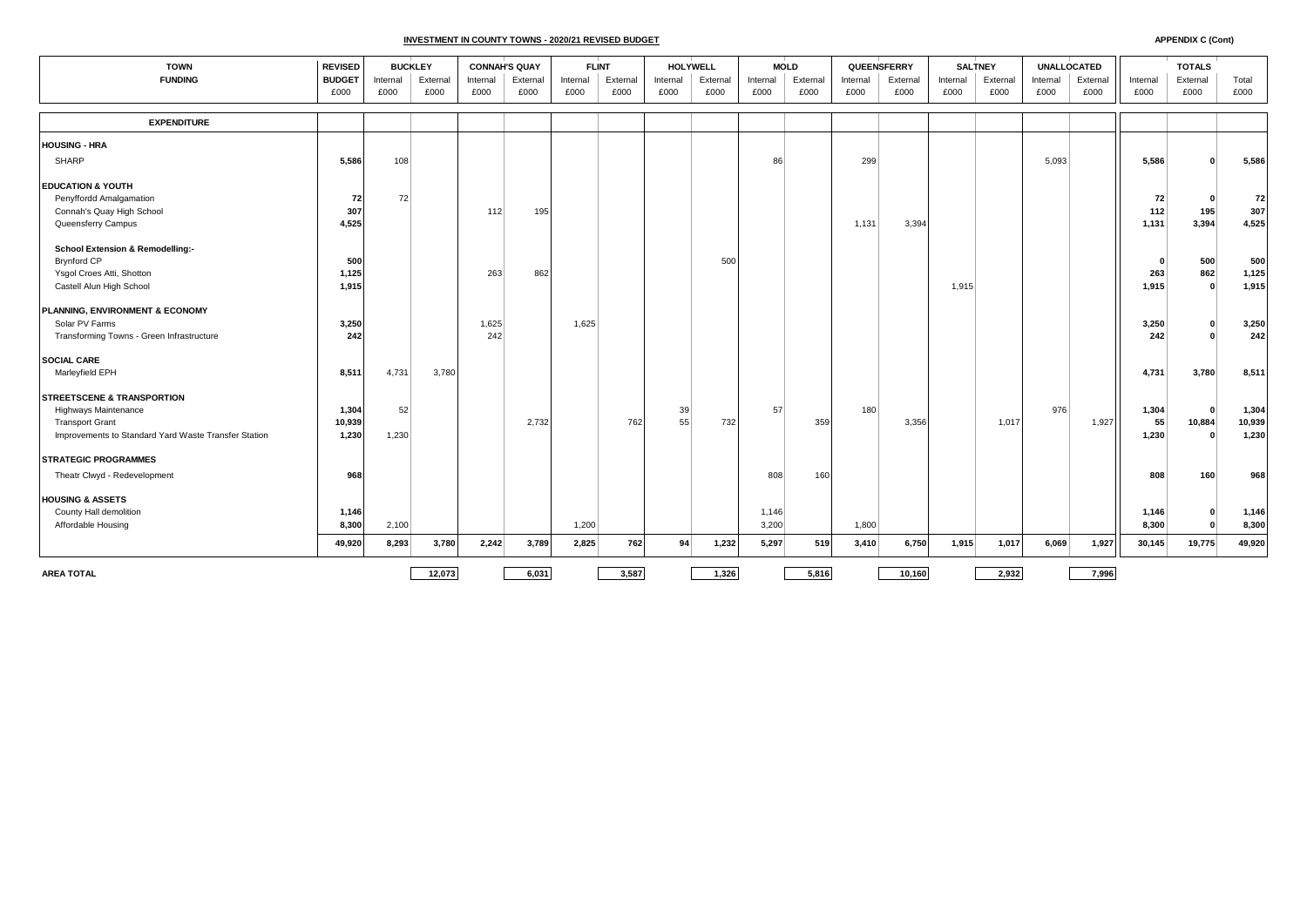## **INVESTMENT IN COUNTY TOWNS - 2020/21- Month 4**

| <b>TOWN</b>                                                                                                 |                       | <b>BUCKLEY</b>   |                  | <b>CONNAH'S QUAY</b> |                  | <b>FLINT</b>     |                  | HOLYWELL         |                  | <b>MOLD</b>      |                  | QUEENSFERRY      |                  | <b>SALTNEY</b>   |                  | <b>UNALLOCATED</b> |                  |                  | <b>TOTALS</b>    |                                  |
|-------------------------------------------------------------------------------------------------------------|-----------------------|------------------|------------------|----------------------|------------------|------------------|------------------|------------------|------------------|------------------|------------------|------------------|------------------|------------------|------------------|--------------------|------------------|------------------|------------------|----------------------------------|
| <b>FUNDING</b>                                                                                              | TO DATE<br>£000       | Internal<br>£000 | External<br>£000 | Internal<br>£000     | External<br>£000 | Internal<br>£000 | External<br>£000 | Internal<br>£000 | External<br>£000 | Internal<br>£000 | External<br>£000 | Internal<br>£000 | External<br>£000 | Internal<br>£000 | External<br>£000 | Internal<br>£000   | External<br>£000 | Internal<br>£000 | External<br>£000 | Total<br>£000                    |
|                                                                                                             |                       |                  |                  |                      |                  |                  |                  |                  |                  |                  |                  |                  |                  |                  |                  |                    |                  |                  |                  |                                  |
| <b>EXPENDITURE</b>                                                                                          |                       |                  |                  |                      |                  |                  |                  |                  |                  |                  |                  |                  |                  |                  |                  |                    |                  |                  |                  |                                  |
| <b>HOUSING - HRA</b><br>SHARP                                                                               | 493                   | 108              |                  |                      |                  |                  |                  |                  |                  | 86               |                  | 299              |                  |                  |                  |                    |                  | 493              |                  | 493                              |
| <b>EDUCATION &amp; YOUTH</b><br>Connah's Quay High School<br>Queensferry Campus<br>Castell Alun High School | -42<br>148<br>148     |                  |                  |                      | 42               |                  |                  |                  |                  |                  |                  |                  | 148              | 148              |                  |                    |                  | 148              | 42<br>148        | 42<br>148<br>148<br>$\mathbf{0}$ |
| <b>SOCIAL CARE</b><br>Marleyfield EPH                                                                       | 1,629                 |                  | 1,629            |                      |                  |                  |                  |                  |                  |                  |                  |                  |                  |                  |                  |                    |                  |                  | 1,629            | 1,629                            |
| <b>STREETSCENE &amp; TRANSPORTION</b><br><b>Highways Maintenance</b><br><b>Transport Grant</b>              | $\overline{a}$<br>740 |                  |                  |                      | 47               |                  | 164              | 39<br>18         | 77               |                  |                  |                  | 153              |                  | 28               |                    | 253              | 46<br>18         | 722              | 46<br>740                        |
| <b>STRATEGIC PROGRAMMES</b><br>Theatr Clwyd - Redevelopment                                                 | 23                    |                  |                  |                      |                  |                  |                  |                  |                  |                  | 17               |                  |                  |                  |                  |                    |                  |                  | 17               | 23                               |
| <b>HOUSING &amp; ASSETS</b><br>County Hall Demolition<br>Affordable Housing                                 | 526<br>362            |                  |                  |                      |                  |                  |                  |                  |                  | 526<br>362       |                  |                  |                  |                  |                  |                    |                  | 526<br>362       |                  | 526<br>362                       |
|                                                                                                             | 4,157                 | 108              | 1,629            |                      | 89               | $\Omega$         | 164              | 57               | 77               | 987              | 17               | 299              | 301              | 148              | 28               |                    | 253              | 1,599            | 2,558            | 4,157                            |
| <b>AREA TOTAL</b>                                                                                           |                       |                  | 1,737            |                      | 89               |                  | 164              |                  | 134              |                  | 1,004            |                  | 600              |                  | 176              |                    | 253              |                  |                  |                                  |

**APPENDIX C (Cont)**